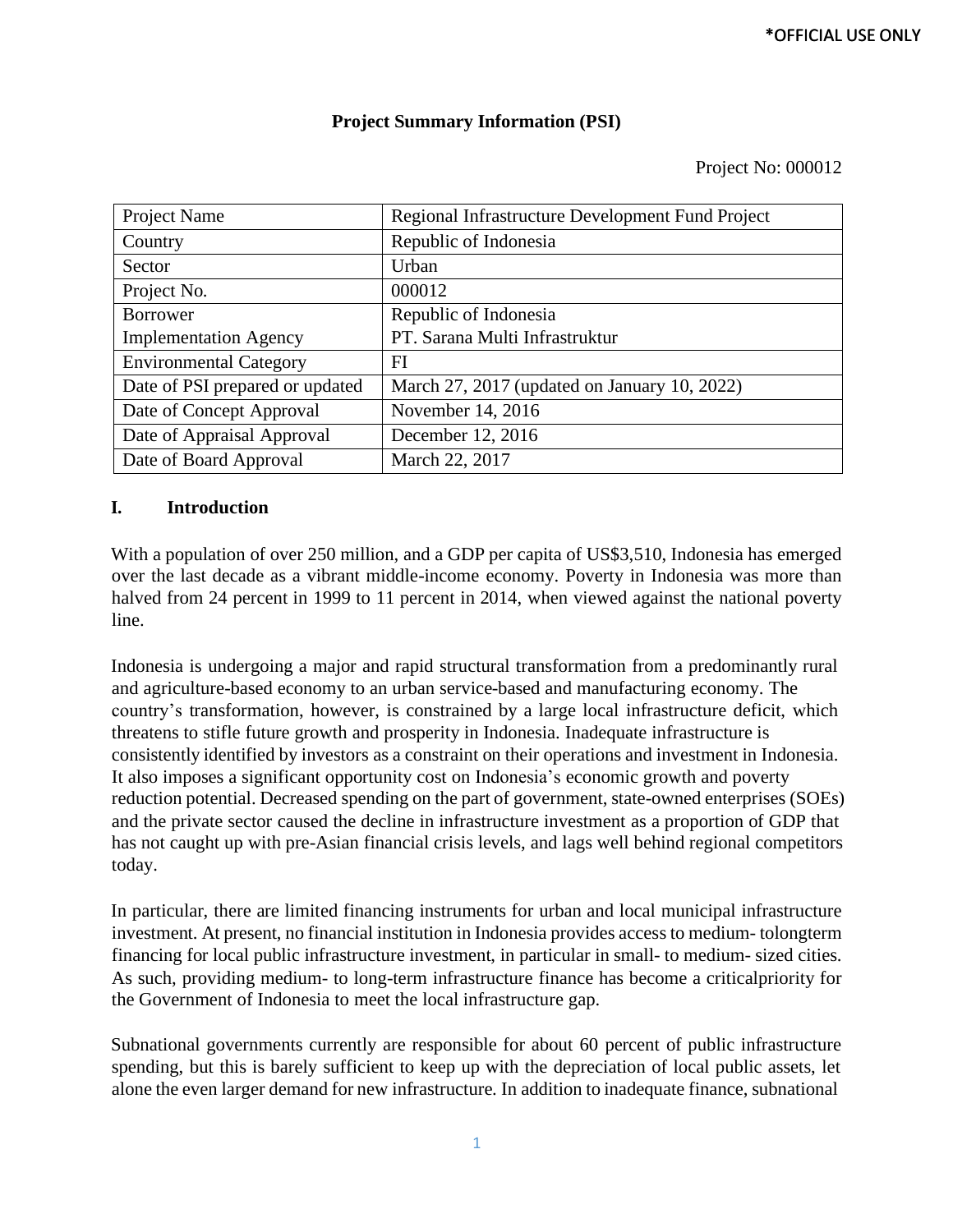governments have also lacked the technical, institutional or financial capacity to carry out strategic infrastructure investments and keep pace with rapidly expanding demand for local services. Addressing the effectiveness and efficiency of local government spending across all sectors is critical, in parallel to expanding access to finance.

The World Bank (WB) will be the lead co-financier of the Project and will administer AIIB's loan on behalf of AIIB including procurement, disbursements, environmental and social compliance, and project monitoring and reporting. For further Project details, please see the following World Bank's website: <http://documents.worldbank.org/curated/en/docsearch/projects/P154947>

## **II. Project Objectives and Expected Results**

The project objective is to increase access to infrastructure finance at the subnational level through creation of a sustainable financial intermediary, a Regional Infrastructure Development Fund (RIDF), that channels funds from AIIB, the World Bank, and the government to the sub-national governments. The main project beneficiaries are residents in urban areas that will be served by the infrastructure subprojects funded under the project.

The Project will support the structuring and operationalization of the RIDF as a financial intermediary to finance investment and technical assistance in the following thematic areas: (i) urban transport; (ii) urban water supply and sanitation; (iii) drainage, flood and hazard risk management; (iv) solid waste management; and (v) slum upgrading and affordable housing.

## **III. Project Description**

The project will be structured with two components as described below.

**Component 1:** Capital Support for RIDF. This component will provide up to US\$ 400 million for PT. SMI to operate RIDF as a financial intermediary, providing loans to subnational governments for economically viable infrastructure projects. It is anticipated that RIDF's initial focus will be on district-level (kota and kabupaten) governments, before eventually scaling up to more complex regional and inter-regional projects at the provincial level as its appraisal and financial capacity deepens.

**Component 2:** RIDF Project Development Facility. A Project Development Facility (PDF) will be established as part of this project, with the objective of building a subproject pipeline for RIDF by supporting subnational governments in subproject identification, planning and preparation. PDF support will help ensure that subprojects are consistent with the technical, financial, economic, social and environmental appraisal standards of RIDF. Training for subnational governments will also be provided.

**Component 3: Early Response and Recovery Component (ERRC).** The ERRC is a product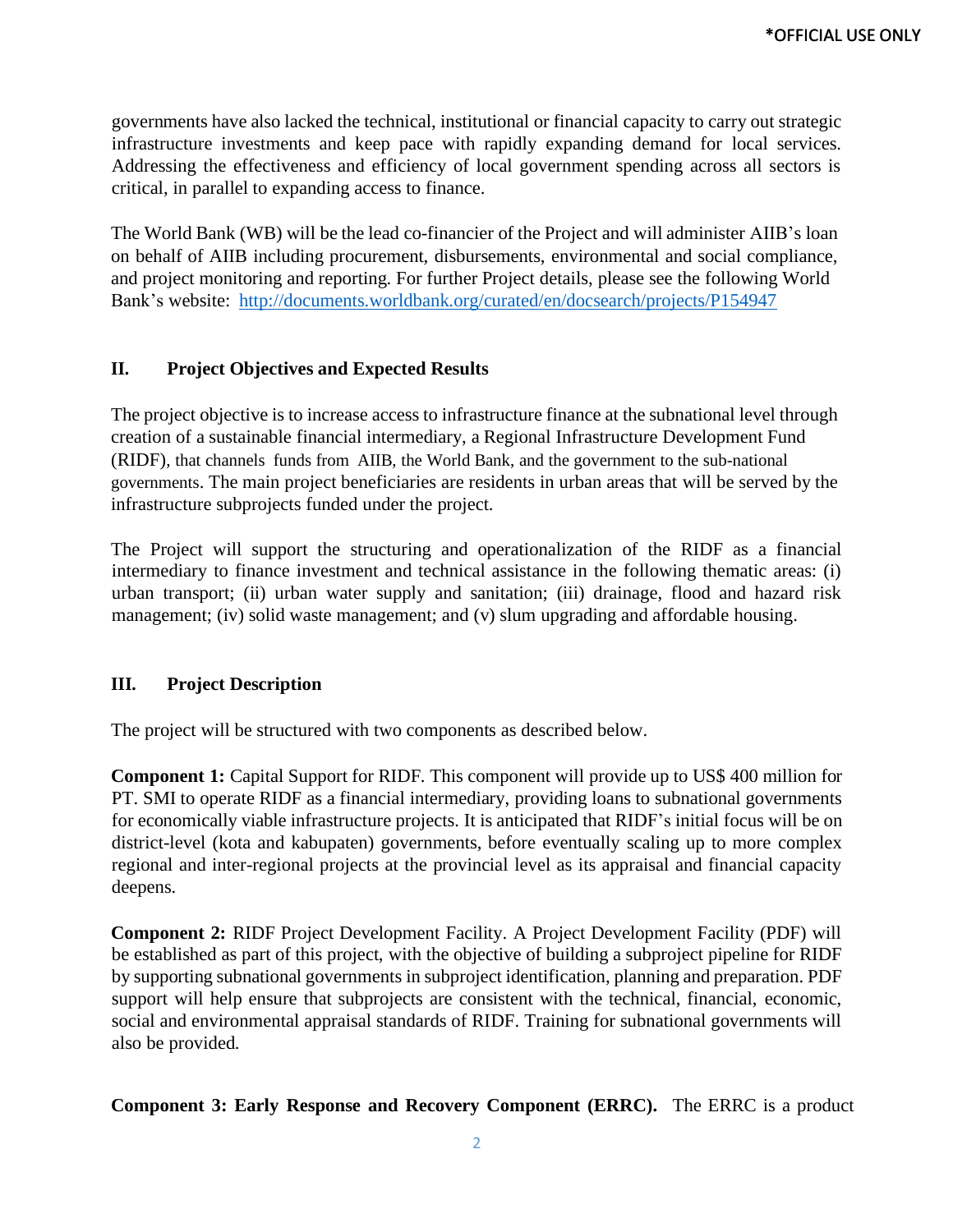offering under RIDF designed to provide immediate response to national/subnational emergencies and recovery efforts in the medium term. The trigger for the activation of the ERRC will be that a "*State of Emergency*" exists in the Borrower's territory as a result of a natural disaster, financial, health, or other emergency which is declared by the relevant national or local authority (such as a Presidential Decree or the National/Local Board of Disaster Management (BNPB/BPBD).The fasttrack process will provide medium term loans, which should be accessed during the eligibility period, for the purpose of infrastructure development to SNGs that: (i) face difficulties in the fiscal space due to declines in revenues such as OSR and fiscal transfers; and/or (ii) plan to generate economic and social activities through infrastructure development.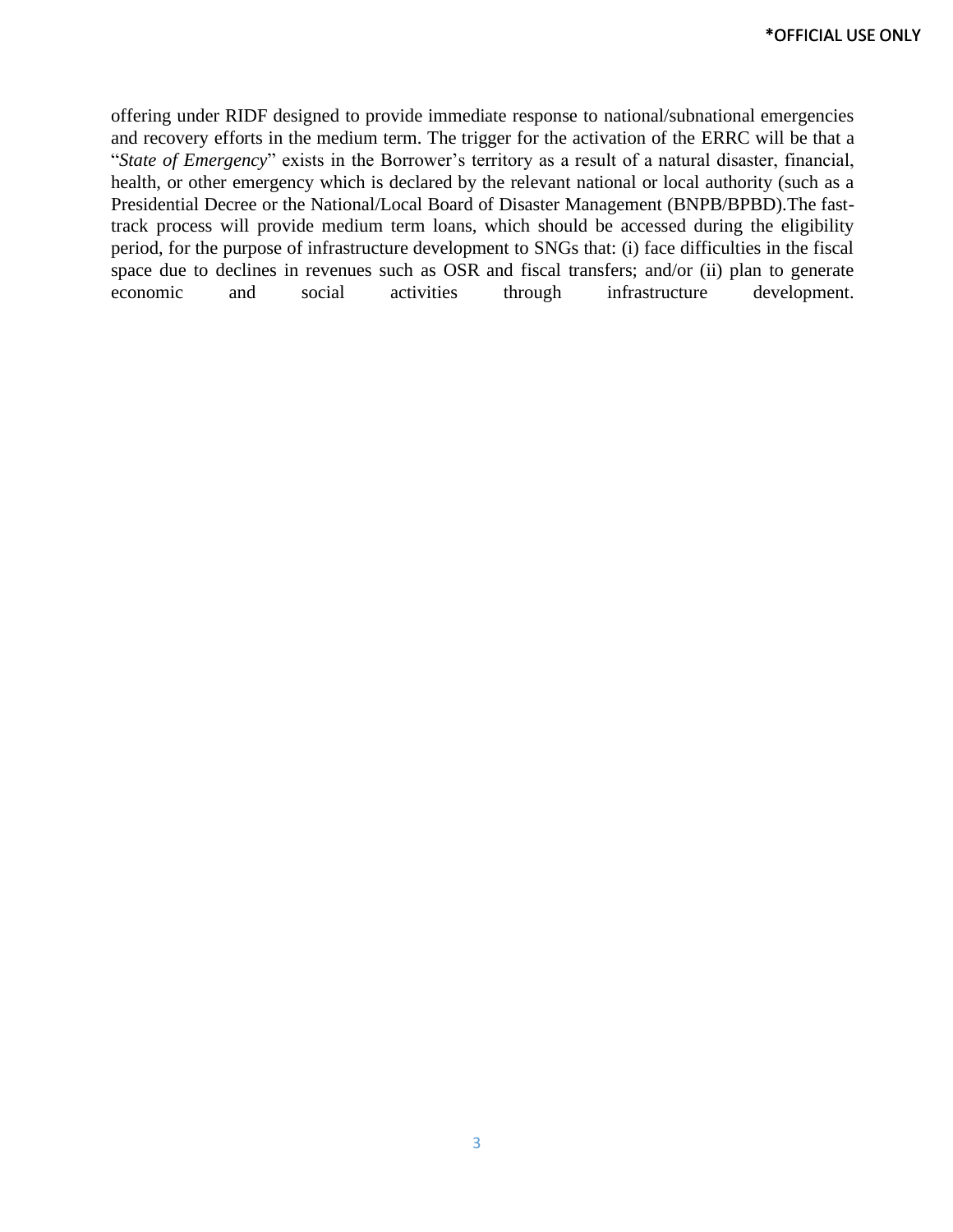## **IV. Environmental and Social Category**

The Bank has decided to use the World Bank's(WB) Environmental and Social Safeguard Policies (Safeguard Policies) since (i) they are consistent with AIIB's Articles of Agreement and materially consistent with the provisions of AIIB's Environmental and Social Policy and relevant Environmental and Social Standards; and (ii) the monitoring procedures that the WB has in place to ascertain compliance with its Safeguard Policies are appropriate for the project. Under the WB's Safeguard Policies, the project has been assigned Category FI, as it involves channeling project funds through a financial intermediary, PT. SMI. PT. SMI will assess and categorize the subprojects according to the WB's Safeguard Policies.

The Environmental and Social Management Framework and supporting safeguards documents prepared for the Project have been disclosed and posted on the following WB website: [http://documents.worldbank.org/curated/en/453751478186707627/pdf/SFG2269-REVISED-EA-](http://documents.worldbank.org/curated/en/453751478186707627/pdf/SFG2269-REVISED-EA-P154947-Box396325B-PUBLIC-Disclosed-11-3-2016.pdf)[P154947-Box396325B-PUBLIC-Disclosed-11-3-2016.pdf](http://documents.worldbank.org/curated/en/453751478186707627/pdf/SFG2269-REVISED-EA-P154947-Box396325B-PUBLIC-Disclosed-11-3-2016.pdf)

## **V. Estimated Project Cost and Financial Sources** (in US\$ million)

| <b>Project Components</b>                | Cost | GoI | WB   | AIIB |
|------------------------------------------|------|-----|------|------|
| 1. Capital Support for RIDF              | 350  | 200 | 75   | 75   |
| 2. RIDF Project Development Facility     | $6*$ |     | $2*$ | 25   |
| <b>Early Response and Recovery</b><br>3. | 50   |     | 25   |      |
| Component (ERRC)                         |      |     |      |      |
| Total                                    | 406  | 203 | 103  | 100  |

(\*) Includes US\$ 3million in grant from Swiss Secretariat for Economic Affairs (SECO) channeled via World Bank.

## **VI. Implementation**

Project Implementation Period: April 2017 – November 2022

## **Contact Points**

**AIIB:** Jana Halida Uno Team Leader/Senior Investment Operations Specialist Urban Infrastructure Investment Department Region 1 Email: [jana.uno@aiib.org](mailto:jana.uno@aiib.org)

**World Bank:** Griya Rufianne Task Team Leader/Urban Specialist Email: [grufianne@worldbank.org](mailto:grufianne@worldbank.org)